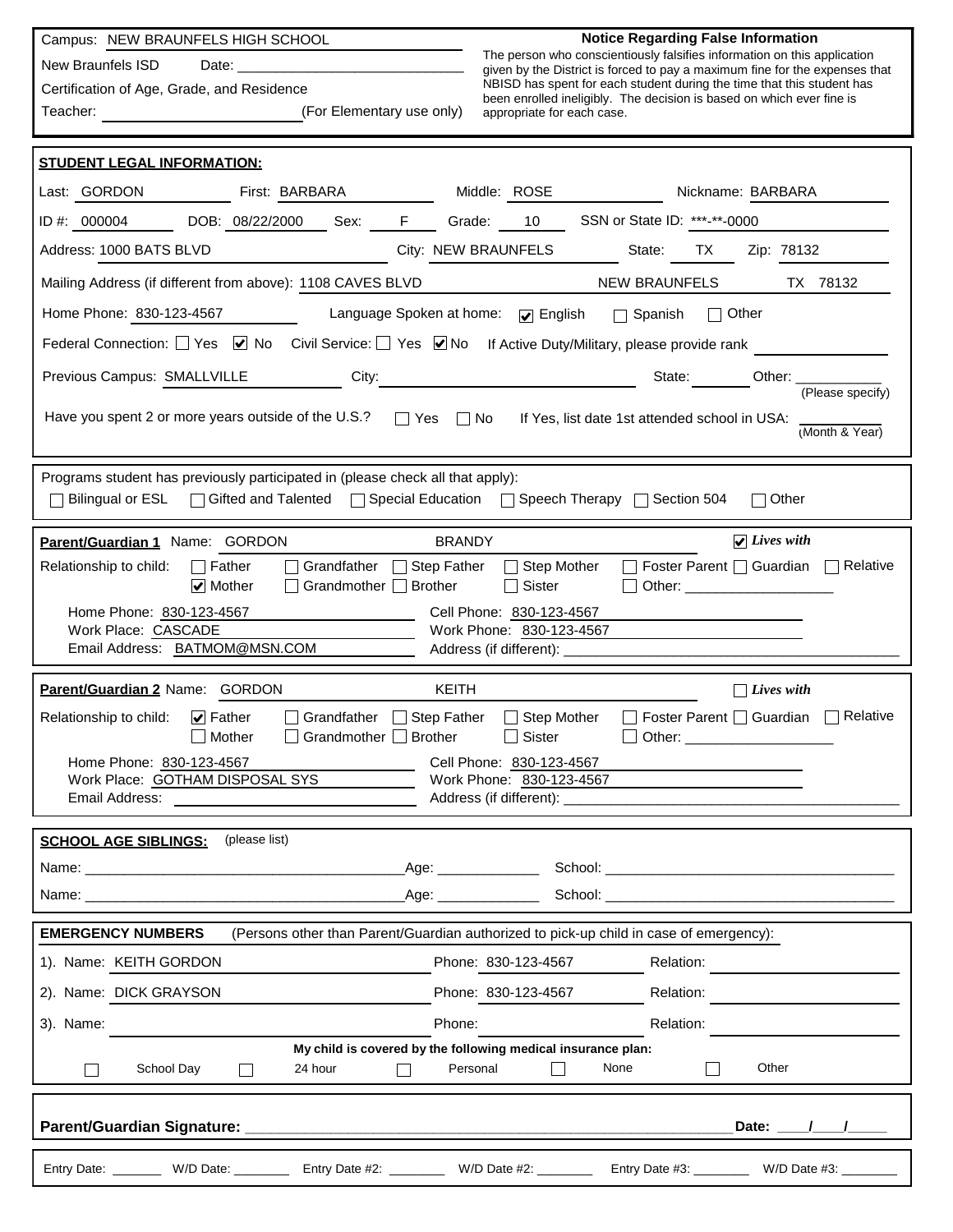

#### **GREEN HILLS ELEMENTARY**

#### **ENROLLMENT FORM: 2015-2016 SCHOOL YEAR**

| <b>Student's Full Name:</b>                      |                                                                                                                                                                                                                                                                                    |                                                       |                                               | Grade                            |  |  |
|--------------------------------------------------|------------------------------------------------------------------------------------------------------------------------------------------------------------------------------------------------------------------------------------------------------------------------------------|-------------------------------------------------------|-----------------------------------------------|----------------------------------|--|--|
| <b>BANNER</b>                                    | <b>BRUCE</b>                                                                                                                                                                                                                                                                       | <b>BILL</b>                                           |                                               | 04                               |  |  |
| (Last)                                           | (First)                                                                                                                                                                                                                                                                            |                                                       | (Full Middle)                                 | 15-16 School Yr.                 |  |  |
| Address:                                         |                                                                                                                                                                                                                                                                                    |                                                       |                                               | Zip Code:                        |  |  |
| 100 HOMETOWN, LAKEWAY                            |                                                                                                                                                                                                                                                                                    |                                                       |                                               | 78734                            |  |  |
| Home Phone:                                      |                                                                                                                                                                                                                                                                                    | Date of Birth:                                        |                                               | Sex: $\vee$ M $\Box$ F           |  |  |
| 512-123-4567                                     |                                                                                                                                                                                                                                                                                    | 12/16/2005                                            |                                               |                                  |  |  |
|                                                  |                                                                                                                                                                                                                                                                                    |                                                       | Student Cell Phone (Optional):                |                                  |  |  |
|                                                  |                                                                                                                                                                                                                                                                                    |                                                       |                                               |                                  |  |  |
| Previous School Attended:                        |                                                                                                                                                                                                                                                                                    |                                                       | City:                                         | State:                           |  |  |
|                                                  |                                                                                                                                                                                                                                                                                    |                                                       |                                               |                                  |  |  |
|                                                  | Please answer both parts of the following questions (Part 1 - Student Ethnicity and Part 2 - Student Race).                                                                                                                                                                        |                                                       |                                               |                                  |  |  |
|                                                  | Student Ethnicity: □Hispanic/Latino ☑ Non-Hispanic/Latino Student Race: □ American Indian/Alaskan Native                                                                                                                                                                           |                                                       |                                               |                                  |  |  |
| ∃Asian                                           | Black/African American □ Native Hawaiian/ Other Pacific Islander ■ White                                                                                                                                                                                                           |                                                       |                                               |                                  |  |  |
| Parent/Guardian 1 Name                           |                                                                                                                                                                                                                                                                                    |                                                       | <b>Parent/Guardian 2 Name</b>                 |                                  |  |  |
| <b>BANNER, TIFFANY</b>                           |                                                                                                                                                                                                                                                                                    |                                                       | <b>BANNER, LARRY</b>                          |                                  |  |  |
| <b>Place of Business</b>                         |                                                                                                                                                                                                                                                                                    | <b>Place of Business</b>                              |                                               |                                  |  |  |
| <b>GOLD'S GYM</b>                                |                                                                                                                                                                                                                                                                                    |                                                       | <b>CHIROPRACTOR</b>                           |                                  |  |  |
| <b>Business Phone</b>                            |                                                                                                                                                                                                                                                                                    | <b>Business Phone</b>                                 |                                               |                                  |  |  |
| 512-123-4567                                     |                                                                                                                                                                                                                                                                                    | 512-123-4567                                          |                                               |                                  |  |  |
| <b>Cell Phone</b>                                |                                                                                                                                                                                                                                                                                    | <b>Cell Phone</b>                                     |                                               |                                  |  |  |
| 512-924-9855                                     |                                                                                                                                                                                                                                                                                    | 512-123-4567                                          |                                               |                                  |  |  |
| <b>Email Address</b>                             |                                                                                                                                                                                                                                                                                    | <b>Email Address</b>                                  |                                               |                                  |  |  |
| TIFFANY.BANNER@GMAIL.COM                         |                                                                                                                                                                                                                                                                                    |                                                       | LARRY@YAHOO.COM                               |                                  |  |  |
|                                                  |                                                                                                                                                                                                                                                                                    |                                                       |                                               |                                  |  |  |
|                                                  | Does student live with this parent/guardian? $\triangledown$ Yes $\Box$ No                                                                                                                                                                                                         | Does student live with this parent/guardian? Nes Ø No |                                               |                                  |  |  |
| Parent/guardian active military                  | <b>No</b><br>$\Box Y$ es                                                                                                                                                                                                                                                           |                                                       | Parent/guardian active military<br>$\Box$ Yes | $\Box$ No                        |  |  |
|                                                  | In addition to parents, the following people may be contacted and may pick up this student from school:                                                                                                                                                                            |                                                       |                                               |                                  |  |  |
| 1. Name                                          | Phone                                                                                                                                                                                                                                                                              |                                                       | Relation                                      | PickUp                           |  |  |
| <b>CLARK KENT</b>                                | 512-123-4567                                                                                                                                                                                                                                                                       |                                                       | <b>GRANDPARENT</b>                            | $\triangledown$ Yes $\square$ No |  |  |
| 2. Name                                          | Phone                                                                                                                                                                                                                                                                              |                                                       | <b>Relation</b>                               | PickUp                           |  |  |
| <b>JESSICA RABBIT</b>                            | 512-123-4567                                                                                                                                                                                                                                                                       |                                                       | <b>RELATIVE</b>                               | $\triangledown$ Yes $\Box$ No    |  |  |
| 3. Name                                          | Phone                                                                                                                                                                                                                                                                              |                                                       | <b>Relation</b>                               | PickUp                           |  |  |
| PETER PARKER                                     | 512-123-4567                                                                                                                                                                                                                                                                       |                                                       | <b>UNCLE</b>                                  | $\triangledown$ Yes $\square$ No |  |  |
| 4. Name                                          | Phone                                                                                                                                                                                                                                                                              |                                                       | Relation                                      | PickUp                           |  |  |
| <b>OLIVE OYL</b>                                 | 512-123-4567                                                                                                                                                                                                                                                                       |                                                       | <b>RELATIVE</b>                               | $\triangledown$ Yes $\Box$ No    |  |  |
| 5. Name                                          | Phone                                                                                                                                                                                                                                                                              |                                                       | Relation                                      | PickUp                           |  |  |
| <b>TONY STARK</b>                                | 512-123-4567                                                                                                                                                                                                                                                                       |                                                       | <b>FRIEND</b>                                 | $\triangledown$ Yes $\Box$ No    |  |  |
|                                                  | In case of accident or illness, I request the school to contact me. If the school is unable to reach me, I hereby authorize the school to<br>call the above named people or the physician indicated below and to follow his/her instructions. If it is impossible to contact these |                                                       |                                               |                                  |  |  |
| hospital or welfare services may be authorized.  | people, the school may make whatever arrangements seem necessary. If unable to name a physician or pay for medical services,                                                                                                                                                       |                                                       |                                               |                                  |  |  |
|                                                  |                                                                                                                                                                                                                                                                                    |                                                       |                                               |                                  |  |  |
| <b>Known Drug Allergies:</b>                     |                                                                                                                                                                                                                                                                                    |                                                       |                                               |                                  |  |  |
| Local Physician's Name: STEVE ROGERS             |                                                                                                                                                                                                                                                                                    |                                                       |                                               |                                  |  |  |
| <b>Address:</b><br><b>Phone: 512-123-4567</b>    |                                                                                                                                                                                                                                                                                    |                                                       |                                               |                                  |  |  |
| <b>Hospital Preference in Case of Emergency:</b> |                                                                                                                                                                                                                                                                                    |                                                       |                                               |                                  |  |  |
|                                                  |                                                                                                                                                                                                                                                                                    |                                                       |                                               |                                  |  |  |
| <b>Parent or Guardian Signature:</b>             |                                                                                                                                                                                                                                                                                    |                                                       | Date:                                         |                                  |  |  |
|                                                  | I grant permission for my child to participate in any and all field trips in or out of the limits of the Lake Travis Independent School                                                                                                                                            |                                                       |                                               |                                  |  |  |
|                                                  | District by his class or organization. Some of these trips will be walking to points of interest near the school, while others will be by                                                                                                                                          |                                                       |                                               |                                  |  |  |
|                                                  | motor bus operated and insured as required by the laws of the State of Texas for public school transportation. I further understand<br>children will be informed in advance of any proposed trip so they may inform their parents.                                                 |                                                       |                                               |                                  |  |  |
|                                                  |                                                                                                                                                                                                                                                                                    |                                                       |                                               |                                  |  |  |
| <b>Parent or Guardian Signature:</b>             |                                                                                                                                                                                                                                                                                    |                                                       | Date:                                         |                                  |  |  |
|                                                  |                                                                                                                                                                                                                                                                                    |                                                       |                                               |                                  |  |  |
| <b>Office Use Only:</b>                          | STUDENT ID#<br>000002                                                                                                                                                                                                                                                              |                                                       | TEACHER # 431-HULK, KRISTYN                   |                                  |  |  |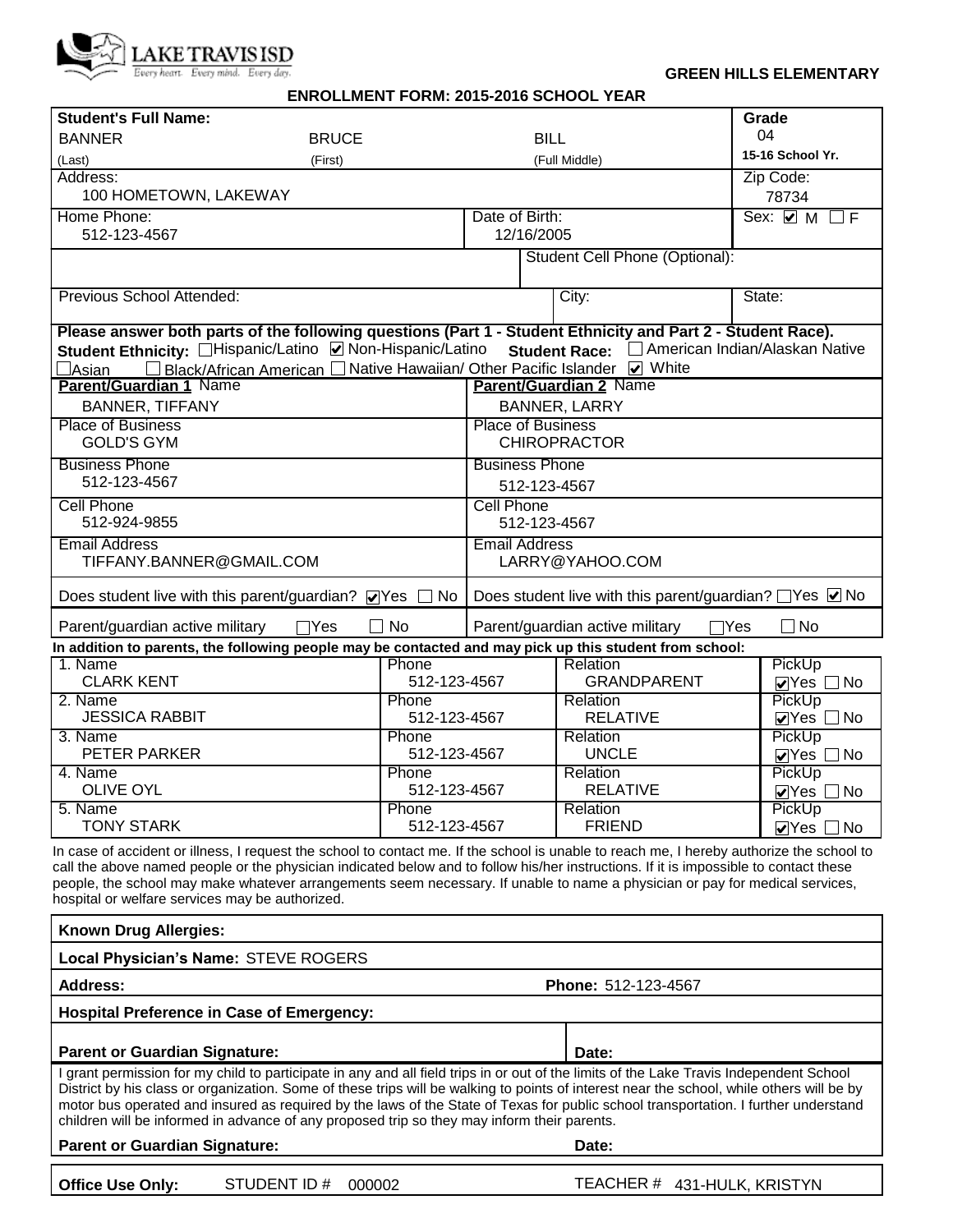## **STUDENT REGISTRATION FORM 2015-2016 SCHOOL YEAR FREDERICKSBURG ISD FREDERICKSBURG HIGH SCHOOL**

| <b>Official Use Only</b> |          |          |          |
|--------------------------|----------|----------|----------|
| Local $ID#$ :            | 000011   |          |          |
| Next Year Grad           | 11       |          |          |
| Teacher:                 |          |          |          |
| Bus#                     |          | Am       | Pm       |
| Date Entry:              |          |          |          |
| Re-Entry                 | Withdraw | Re-Entry | Withdraw |

| STUDENT NAME: PARKER                         |                                                                                                                                  | <b>PETER</b>                                                   |                          | <b>CHRISTOPHER</b>                  |               |          |
|----------------------------------------------|----------------------------------------------------------------------------------------------------------------------------------|----------------------------------------------------------------|--------------------------|-------------------------------------|---------------|----------|
|                                              | Last                                                                                                                             | First                                                          |                          | Middle                              |               |          |
| <b>Mailing Address:</b>                      | 707 SPIDER CREEK ST                                                                                                              | 216                                                            |                          | <b>FREDERICKSBURG</b>               | TX            | 78624    |
| Address:<br><b>Street</b>                    | <b>707 SPIDER CREEK ST</b>                                                                                                       | 216                                                            |                          | <b>FREDERICKSBURG</b>               |               | 78624    |
|                                              | <b>Street Address</b>                                                                                                            | Apt. #                                                         | City                     |                                     | <b>State</b>  | Zip Code |
|                                              | STUDENT'S SOCIAL SECURITY NUMBER: 000-00-0000                                                                                    |                                                                | <b>STUDENT'S EMAIL:</b>  |                                     |               |          |
| SEX:<br>$M \nightharpoonup$<br>F             | NEXT YEAR GRADE:                                                                                                                 | -11                                                            |                          |                                     |               |          |
| DATE OF BIRTH:                               | 11/16/1998                                                                                                                       |                                                                |                          |                                     |               |          |
| PLACE OF BIRTH:                              | <b>WEBVILLE</b>                                                                                                                  | NC                                                             |                          |                                     |               |          |
| <b>HOME PHONE:</b>                           | 210-123-4567                                                                                                                     |                                                                |                          |                                     |               |          |
| PARENT/GUARDIAN 1 NAME: LANE                 |                                                                                                                                  | <b>LOIS</b>                                                    |                          |                                     | 11/16/1998    |          |
|                                              | Last                                                                                                                             | First                                                          |                          | Middle                              | Date of Birth |          |
| <b>RELATIONSHIP</b>                          | (Check one in each column)                                                                                                       |                                                                | HOME PHONE: 210-123-4567 |                                     |               |          |
| Father                                       | $\sqrt{\phantom{a}}$ Natural                                                                                                     |                                                                |                          | WORK PLACE: DAILY PLANET            |               |          |
| Mother<br>$\overline{\mathbf{v}}$<br>Sister  | Step<br>In-Law                                                                                                                   |                                                                | WORK PHONE: 210-123-4567 |                                     |               |          |
| <b>Brother</b>                               | Other                                                                                                                            |                                                                | CELL PHONE: 210-123-4567 |                                     |               |          |
| Aunt                                         | Husband                                                                                                                          |                                                                |                          | E-MAIL ADDRESS: ONEPLANET@GMAIL.COM |               |          |
| Uncle                                        | Wife                                                                                                                             |                                                                |                          |                                     |               |          |
| Grandfather<br>Grandmother                   | Foster<br>Deceased                                                                                                               | ADDRESS IF DIFFERENT FROM ABOVE:                               |                          |                                     |               |          |
| Other                                        |                                                                                                                                  |                                                                |                          |                                     |               |          |
|                                              |                                                                                                                                  | Does student live with Parent/Guardian 1? Yes $\Box$           |                          | <b>No</b><br>$\mathbb{R}^n$         | (Check one)   |          |
| PARENT/GUARDIAN 2 NAME:                      | <b>STARK</b>                                                                                                                     | <b>TONY</b>                                                    |                          |                                     | 03/16/1976    |          |
|                                              | Last                                                                                                                             | First                                                          |                          | Middle                              | Date of Birth |          |
| <b>RELATIONSHIP</b>                          | (Check one in each column)                                                                                                       |                                                                | HOME PHONE: 210-123-4567 |                                     |               |          |
| Father<br>$\vert \checkmark \vert$<br>Mother | Natural<br>$\left  \bm{\mathsf{v}} \right $<br>Step                                                                              |                                                                | WORK PLACE: TERMINIX     |                                     |               |          |
| Sister                                       | In-Law                                                                                                                           |                                                                | <b>WORK PHONE:</b>       |                                     |               |          |
| <b>Brother</b>                               | Other                                                                                                                            |                                                                | CELL PHONE: 210-123-4567 |                                     |               |          |
| Aunt                                         | $\Box$ Husband                                                                                                                   |                                                                | <b>E-MAIL ADDRESS:</b>   |                                     |               |          |
| Uncle                                        | Wife                                                                                                                             |                                                                |                          |                                     |               |          |
| Grandfather<br>Grandmother                   | Foster<br>Deceased                                                                                                               | ADDRESS IF DIFFERENT FROM ABOVE:                               |                          |                                     |               |          |
| Other                                        |                                                                                                                                  |                                                                |                          |                                     |               |          |
|                                              |                                                                                                                                  | Does student live with Parent/Guardian 2? Yes $\Box$ No $\Box$ |                          |                                     | (Check one)   |          |
|                                              | If student does not live with either of the above, complete the following information on the person with whom the student lives: |                                                                |                          |                                     |               |          |
| NAME:                                        | HOME PHONE                                                                                                                       |                                                                |                          |                                     |               |          |
|                                              | WORK PHONE RELATION TO STUDENT                                                                                                   |                                                                |                          |                                     |               |          |
|                                              |                                                                                                                                  |                                                                |                          |                                     |               |          |
| STREET ADDRESS                               |                                                                                                                                  | APT. $#$                                                       | <b>CITY</b>              | <b>STATE</b>                        | ZIP CODE      |          |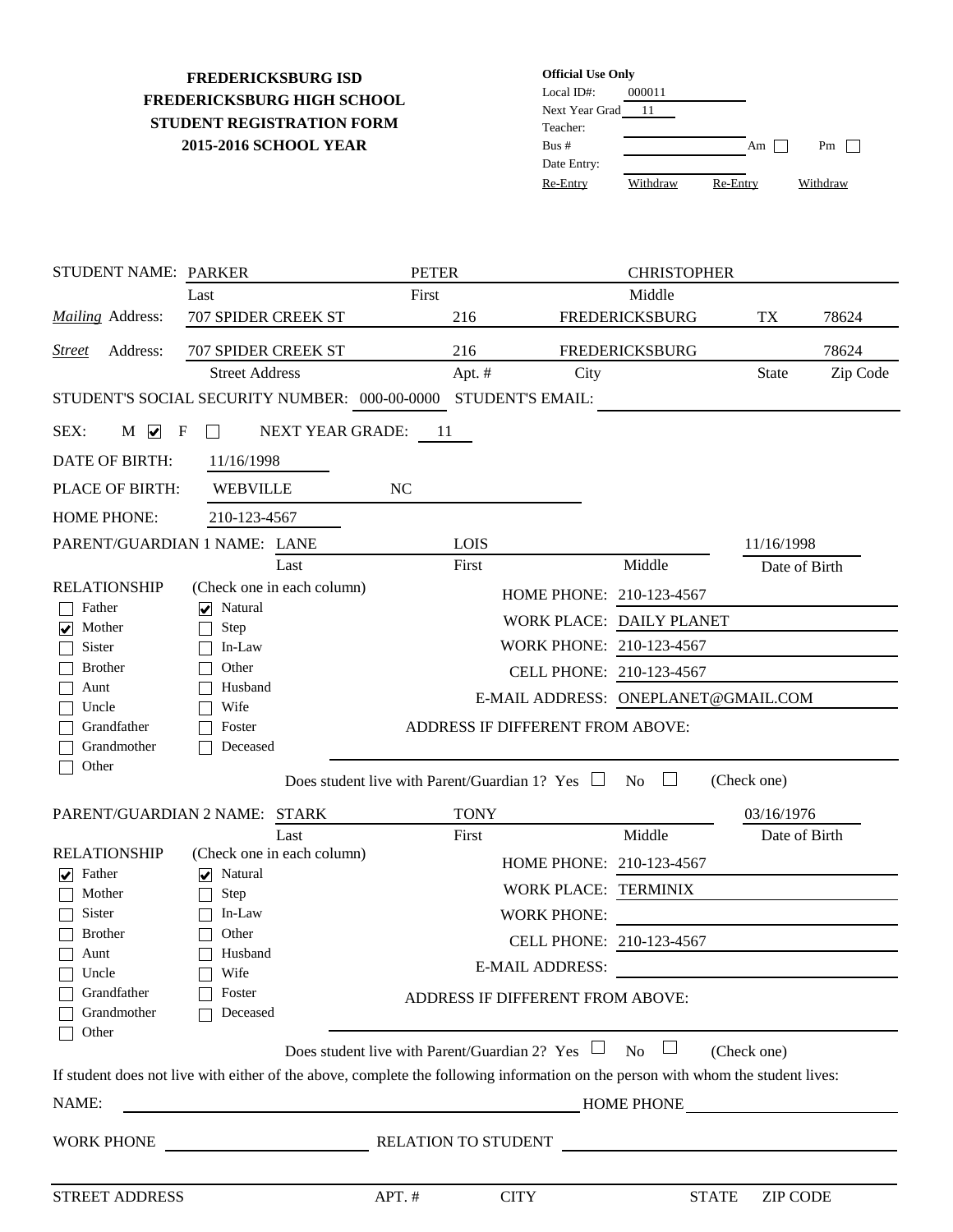Please check one:

\_\_\_Student (Grade K-12) is currently in the conservatorship of the Department of Family and Protective Services.

\_\_\_Pre-kindergarten student was previously or currently in the conservatorship of the Department of Family and Protective Services.

| Last school student attended: SCHERTZ CIBOL                                                                                                                                                                                                                                                                                                                                                                                                                            | City        | <b>CIBOLO</b>           |     |                 | State                | TX            |
|------------------------------------------------------------------------------------------------------------------------------------------------------------------------------------------------------------------------------------------------------------------------------------------------------------------------------------------------------------------------------------------------------------------------------------------------------------------------|-------------|-------------------------|-----|-----------------|----------------------|---------------|
|                                                                                                                                                                                                                                                                                                                                                                                                                                                                        |             |                         |     | (Check one)     |                      |               |
| Was student expelled or suspended at the time of withdrawal from last school?                                                                                                                                                                                                                                                                                                                                                                                          |             |                         | Yes | No              |                      |               |
| Was student enrolled in an Alternative Education Program?                                                                                                                                                                                                                                                                                                                                                                                                              |             |                         | Yes | No              |                      |               |
| Was student previously in Speech Therapy or Special Education?                                                                                                                                                                                                                                                                                                                                                                                                         |             |                         | Yes | N <sub>0</sub>  |                      |               |
| Was student enrolled previously in Bilingual or ESL program?                                                                                                                                                                                                                                                                                                                                                                                                           |             |                         | Yes | N <sub>0</sub>  |                      |               |
| Was student served in a dyslexia program?                                                                                                                                                                                                                                                                                                                                                                                                                              |             |                         | Yes | N <sub>o</sub>  |                      |               |
| Listed below are emergency contact people other than parent/legal guardian who have permission to pick up my child.                                                                                                                                                                                                                                                                                                                                                    |             |                         |     |                 |                      |               |
| 1). Name CLARK KENT                                                                                                                                                                                                                                                                                                                                                                                                                                                    |             | Phone # $210-123-4567$  |     |                 | Relation FRIEND      |               |
| 2). Name OLIVE OYL                                                                                                                                                                                                                                                                                                                                                                                                                                                     |             | Phone # $210-123-4567$  |     |                 | Relation GRANDPARENT |               |
| 3). Name POPEYE EMATIE                                                                                                                                                                                                                                                                                                                                                                                                                                                 |             | Phone # 210-123-4567    |     |                 | Relation GRANDPARENT |               |
| 4). Name SELINA KYLE                                                                                                                                                                                                                                                                                                                                                                                                                                                   |             | Phone # 210-123-4567    |     |                 | Relation COUSIN      |               |
| 5). Name KATHY KANE                                                                                                                                                                                                                                                                                                                                                                                                                                                    |             | Phone # 210-123-4567    |     | Relation SISTER |                      |               |
| My child may participate in school-sponsored field trips.                                                                                                                                                                                                                                                                                                                                                                                                              |             |                         | Yes | No              |                      |               |
| My child may be assigned an adult mentor.                                                                                                                                                                                                                                                                                                                                                                                                                              |             |                         | Yes | N <sub>0</sub>  |                      |               |
| Do you have a school-age child residing in your home who is not attending school and<br>has not graduated from High School?                                                                                                                                                                                                                                                                                                                                            |             |                         | Yes | N <sub>o</sub>  |                      |               |
| Please provide the following information for all brothers, sisters, and any other children who live in the student's household.                                                                                                                                                                                                                                                                                                                                        |             |                         |     |                 |                      |               |
| <b>NAME</b><br><b>AGE</b><br><b>GRADE</b>                                                                                                                                                                                                                                                                                                                                                                                                                              |             | <b>SCHOOL ATTENDING</b> |     |                 |                      |               |
|                                                                                                                                                                                                                                                                                                                                                                                                                                                                        |             |                         |     |                 |                      |               |
|                                                                                                                                                                                                                                                                                                                                                                                                                                                                        |             |                         |     |                 |                      |               |
| I certify that the above named child resides at the street address given for all substantial purposes at the time of enrollment. I<br>understand that the record on my child will be made available to me if my request is made to the proper school authorities. I<br>further understand that my signature below gives my permission as directed above and my assurance that all information<br>that I have provided is true and correct to the best of my knowledge. |             |                         |     |                 |                      |               |
| PARENT/GUARDIAN SIGNATURE                                                                                                                                                                                                                                                                                                                                                                                                                                              |             |                         |     |                 |                      |               |
| PERSON ENROLLING STUDENT                                                                                                                                                                                                                                                                                                                                                                                                                                               |             |                         |     |                 |                      | DATE OF BIRTH |
| STREET ADDRESS<br>APT. #                                                                                                                                                                                                                                                                                                                                                                                                                                               | <b>CITY</b> |                         |     | <b>STATE</b>    | <b>ZIP CODE</b>      |               |
| FREDERICKSBURG ISD IS AN EQUAL OPPORTUNITY EMPLOYER AND DOES NOT DISCRIMINATE                                                                                                                                                                                                                                                                                                                                                                                          |             |                         |     |                 |                      |               |

ON THE BASIS OF RACE, RELIGION, AGE, SEX, NATIONAL ORIGIN, OR DISABILITY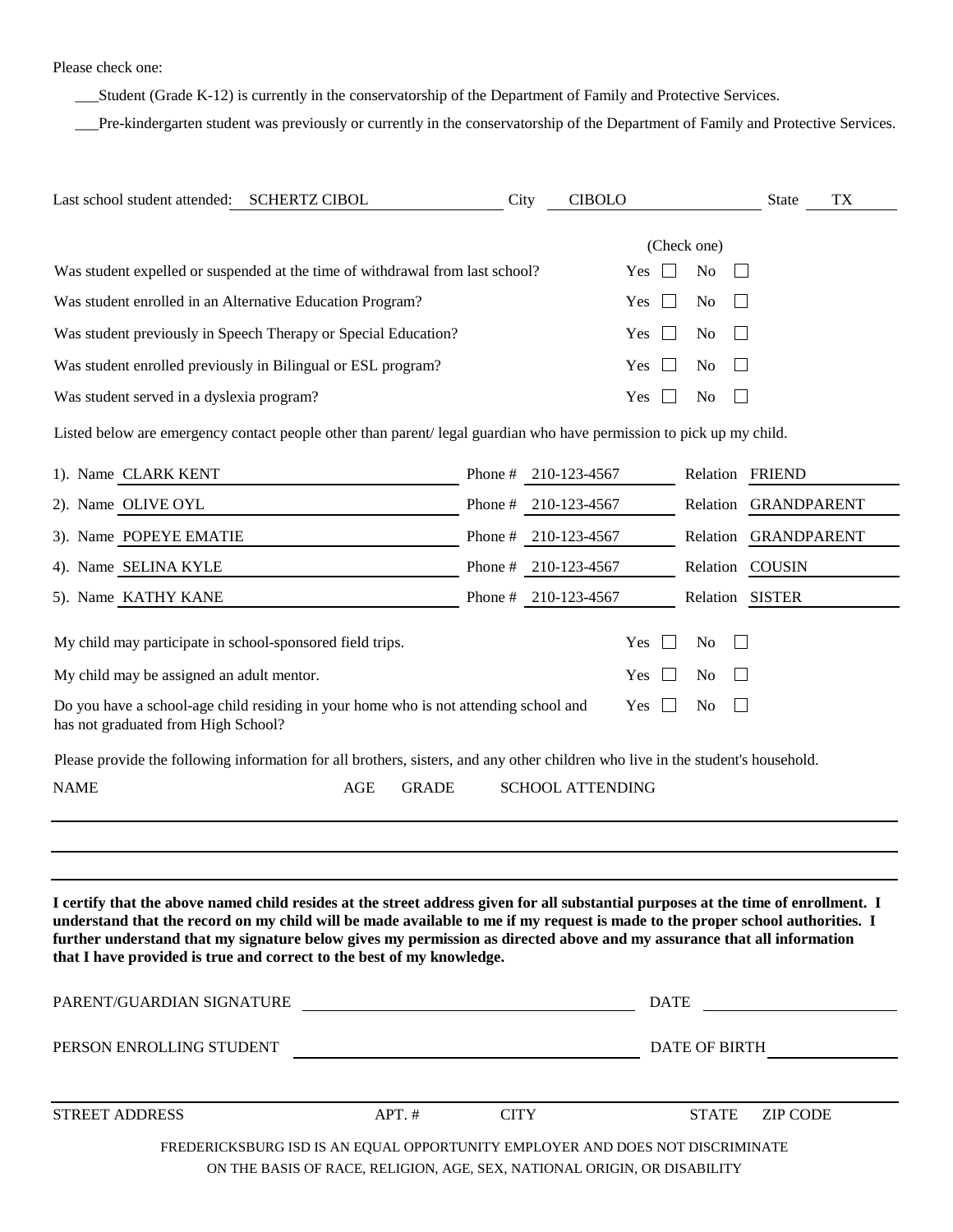

# **Comal ISD Student Registration Form**

**2015-2016**

|                             |                                | <b>Campus: CANYON HIGH SCHOOL</b>     | <b>Student ID: 000003</b> |
|-----------------------------|--------------------------------|---------------------------------------|---------------------------|
| <b>For Office Use Only:</b> | Homeless Form Sent             | $\Box$ Military Status                | Advisory:                 |
|                             | Date Enrolled: $\frac{1}{2}$ / | In School Boundary Verified by:       | Next Yr. Grade:           |
|                             | Date Received:                 | In District Transfer Verified by:     | Bus#<br>AM PM             |
|                             | Previous Campus:               | Out of District Transfer Verified by: | AM PM<br>Bus#             |
|                             |                                |                                       |                           |

*\*These situations do not require proof of residency, immunizations, or TB testing, school records or legal guardianship.*

**This enrollment form is a legal document. The information you provide must be accurate and complete. Any personal information requested is solely for the safety and well being of your student. Please print clearly so we have accurate information. Thank you in advance for your kind cooperation. STUDENT CONTACT INFORMATION**

#### 830-123-4567 **\*Home Phone: Student Name:** CARTER *Mailing* 1327 WONDER LN **Address:** TX LYNDA WONDER NEW BRAUNFELS TX 78130 1327 WONDER LN **NEW BRAUNFELS** 78130 Last First First Middle **Street** Address: Street Address Apt. # City State Zip \*(Your home phone will be used to send automated news and emergency information via Parent Link System.) Street Address **Apt. #** City State Zip **Cell Phone: Work:**

#### **REGISTRATION INFORMATION**

|  |                                                                | <b>Dwelling Type:</b> $\Box$ House $\Box$ Apartment $\Box$ Mobile home $\Box$ Unsheltered <sup>*</sup> $\Box$ Shelter <sup>*</sup> $\Box$ Motel/Hotel <sup>*</sup> $\Box$ Group House <sup>*</sup> (*see note above) |
|--|----------------------------------------------------------------|----------------------------------------------------------------------------------------------------------------------------------------------------------------------------------------------------------------------|
|  |                                                                | <b>Proof of Residency</b> (Please check the two proofs of residency that you will provide the district?)                                                                                                             |
|  | $\Box$ Lease $\Box$ Mortgage $\Box$ Utility Bill $\Box$ Other: |                                                                                                                                                                                                                      |

| Social Security Number: 000-00-0000                                                                                                                       |                                   | Sex: $\Box$ M $\Box$ F GRADE: 09 |  | US Citizen? $\Box$ Yes $\Box$ No |
|-----------------------------------------------------------------------------------------------------------------------------------------------------------|-----------------------------------|----------------------------------|--|----------------------------------|
| <b>Proof of Age:</b> $\square$ Birth Certificate $\square$ Hospital Recor $\square$ Medical Car $\square$ Passport $\square$ Court Order $\square$ Other: |                                   |                                  |  |                                  |
| <b>Date of Birth: 03/23/2001</b>                                                                                                                          | <b>Place of Birth: SAN MARCOS</b> |                                  |  |                                  |

**Race/Ethnicity Information:** *Section 71 FR 44866 of the United States Federal Register requires all school districts to gather this data. If the following question left blank school personnel are required to answer the following questions for you.*

| <b>Ethnicity:</b> Is this person Hispanic/Latino? (Choose only one) $\vee$ Hispanic/Latino $\Box$ Not Hispanic/Latino          |                                        |                             |
|--------------------------------------------------------------------------------------------------------------------------------|----------------------------------------|-----------------------------|
| <b>Race: What is this person's race? (Check one or more)</b> American Indian or Alaskan Native Asian Black or African American |                                        |                             |
|                                                                                                                                | Native Hawaiian/Other Pacific Islander | $\blacktriangleright$ White |

| (Complete the following ONLY if you are new to Comal ISD)<br><b>Previous District:</b> | <b>Previous Campus:</b>                 | <b>Phone:</b> |
|----------------------------------------------------------------------------------------|-----------------------------------------|---------------|
| <b>Previous District Information:</b><br>(check all that apply)<br>Was the student:    |                                         |               |
| $\Box$ expelled or suspended at the time of withdrawal from last school?               | served in Migrant program?              |               |
| $\Box$ previously in Special Education?                                                | retained? What grade:                   |               |
| $\Box$ enrolled in an Alternative Education Program?                                   | previously in Bilingual or ESL program? |               |
| $\Box$ previously identified as Gifted and Talented?                                   | served under Section 504?               |               |
| $\Box$ previously in Speech Therapy?                                                   | served in a dyslexia program?           |               |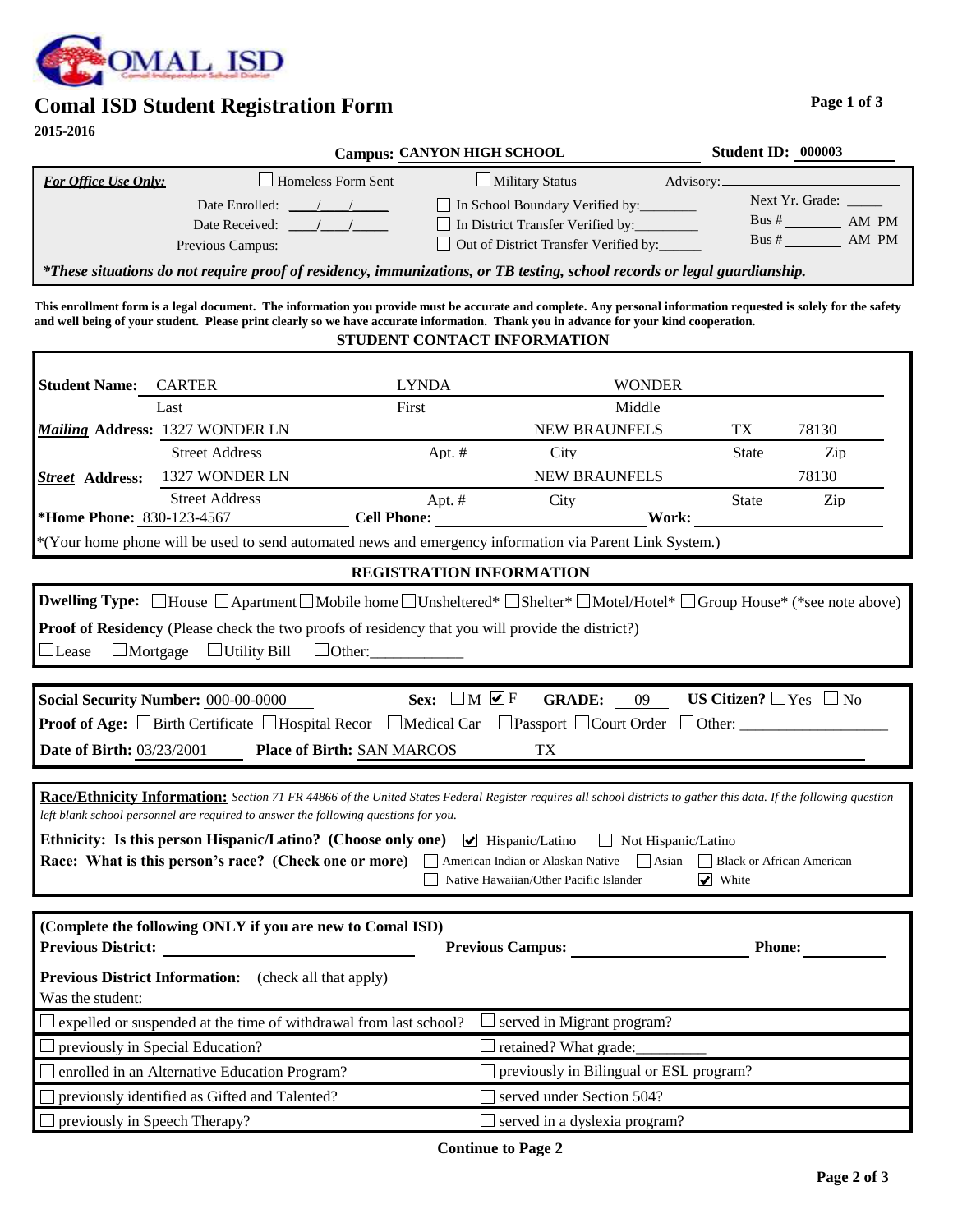**Campus: CANYON HIGH SCHOOL Student ID:** 000003

|                                             |                                                                                                                                                | PARENT/ GUARDIAN INFORMATION                                                                                     |                                                                                                                               |                 |
|---------------------------------------------|------------------------------------------------------------------------------------------------------------------------------------------------|------------------------------------------------------------------------------------------------------------------|-------------------------------------------------------------------------------------------------------------------------------|-----------------|
| Joint                                       | Custody: (Check person(s) with legal custody)<br>Both parents Father Only Father/Step Mother<br>$\mathbf{I}$<br>Mother Only Mother/Step Father | Step Father<br>$\sqcap$ Grandfather<br>Foster Parent                                                             | Guardian<br>Relatives<br>$\Box$ Sister<br>Other:                                                                              |                 |
|                                             |                                                                                                                                                | Step Mother<br><b>Brother</b><br>Grandmother                                                                     |                                                                                                                               |                 |
|                                             | Lives with: (Check person(s) student lives with)                                                                                               |                                                                                                                  |                                                                                                                               |                 |
| Both parents   Father Only                  | Father/Step Mother                                                                                                                             | <b>Step Father</b><br>Grandfather<br>Foster Parent                                                               | $\Box$ Guardian<br>Relatives                                                                                                  |                 |
| Joint                                       | Mother Only<br>Mother/Step Father                                                                                                              | Step Mother<br>Grandmother<br><b>Brother</b>                                                                     | $\Box$ Sister<br>Other:                                                                                                       |                 |
| Parent/Guardian 1 Name: CARTER              |                                                                                                                                                |                                                                                                                  |                                                                                                                               |                 |
|                                             |                                                                                                                                                | <b>JURGUEN</b>                                                                                                   |                                                                                                                               |                 |
| <b>Relationship to child:</b> ○ Father      | Last<br>Grandfather<br>$\Box$ Grandmother<br>Mother                                                                                            | First<br>Step Father<br>$\Box$ Step Mother<br>$\Box$ Brother<br>$\Box$ Sister                                    | Middle<br>Date of Birth<br>Guardian<br>    Foster Parent                                                                      | $\Box$ Relative |
| <b>Preferred Spoken Language:</b>           | $\Box$ English                                                                                                                                 | $\Box$ Spanish                                                                                                   |                                                                                                                               |                 |
| <b>Preferred Correspondence Language:</b>   | $\Box$ English                                                                                                                                 | $\Box$ Spanish                                                                                                   |                                                                                                                               |                 |
| Home Phone: 830-123-4567                    |                                                                                                                                                | Cell Phone: 830-123-4567                                                                                         |                                                                                                                               |                 |
| Work Place: HOME DEPOT                      |                                                                                                                                                |                                                                                                                  | Work Phone: 830-123-4567                                                                                                      |                 |
|                                             | Email Address: WONDERDEPO@YAHOO.COM                                                                                                            |                                                                                                                  |                                                                                                                               |                 |
| Driver License:                             |                                                                                                                                                |                                                                                                                  |                                                                                                                               |                 |
|                                             | Send a copy of correspondence (if not student's address)                                                                                       | Yes<br>$\Box$ No<br>$\mathbf{I}$                                                                                 |                                                                                                                               |                 |
|                                             |                                                                                                                                                |                                                                                                                  |                                                                                                                               |                 |
|                                             |                                                                                                                                                |                                                                                                                  |                                                                                                                               |                 |
| Parent/Guardian 2 Name: CARTER              |                                                                                                                                                | <b>JENNIFER</b>                                                                                                  |                                                                                                                               |                 |
|                                             | Last                                                                                                                                           | First                                                                                                            | Middle<br>Date of Birth                                                                                                       |                 |
| <b>Relationship to child:</b> $\Box$ Father | Grandfather                                                                                                                                    | <b>Step Father</b><br>$\Box$ Step Mother                                                                         | $\Box$ Guardian<br><b>Foster Parent</b>                                                                                       | $\neg$ Relative |
|                                             | $\triangledown$ Mother<br>$\Box$ Grandmother                                                                                                   | $\Box$ Sister<br><b>Brother</b>                                                                                  |                                                                                                                               |                 |
| <b>Preferred Spoken Language:</b>           | $\Box$ English                                                                                                                                 | $\Box$ Spanish                                                                                                   |                                                                                                                               |                 |
| <b>Preferred Correspondence Language:</b>   | $\Box$ English                                                                                                                                 | $\Box$ Spanish                                                                                                   |                                                                                                                               |                 |
| Home Phone: 830-123-4567                    |                                                                                                                                                | Cell Phone: 830-123-4567                                                                                         |                                                                                                                               |                 |
| Work Place: WALMART                         |                                                                                                                                                | Work Phone: 830-123-4567                                                                                         |                                                                                                                               |                 |
|                                             | Email Address: WONDER MOM@COMALISD.OR                                                                                                          |                                                                                                                  |                                                                                                                               |                 |
|                                             | Driver License:                                                                                                                                |                                                                                                                  |                                                                                                                               |                 |
|                                             | Send a copy of correspondence (if not student's address)                                                                                       | $\mathbf{1}$<br>Yes<br>$\Box$ No                                                                                 |                                                                                                                               |                 |
|                                             |                                                                                                                                                |                                                                                                                  |                                                                                                                               |                 |
| <b>EMERGENCY CONTACTS:</b>                  |                                                                                                                                                | In an emergency, parent/guardian will be called first.                                                           |                                                                                                                               |                 |
|                                             |                                                                                                                                                | Listed below are emergency contact people who have permission to pick up my child.                               |                                                                                                                               |                 |
|                                             |                                                                                                                                                |                                                                                                                  |                                                                                                                               |                 |
| 1). Name BARBARA GORDON                     |                                                                                                                                                | Phone: 210-123-4567                                                                                              | Cell:                                                                                                                         |                 |
| 2). Name BRUCE WAYNE                        |                                                                                                                                                | Phone: 830-123-4567                                                                                              | Cell: 210-123-4567                                                                                                            |                 |
|                                             |                                                                                                                                                |                                                                                                                  |                                                                                                                               |                 |
| 3). Name                                    |                                                                                                                                                | Phone:                                                                                                           | Cell:                                                                                                                         |                 |
|                                             |                                                                                                                                                |                                                                                                                  |                                                                                                                               |                 |
| Military Status: (check all that apply)     |                                                                                                                                                |                                                                                                                  |                                                                                                                               |                 |
|                                             |                                                                                                                                                |                                                                                                                  |                                                                                                                               |                 |
|                                             | Is this child a dependant of a member of the US Armed Forces? $\Box$ Yes $\Box$ No                                                             |                                                                                                                  |                                                                                                                               |                 |
|                                             |                                                                                                                                                |                                                                                                                  | Is this child a dependant of a civilian employee of the Dept. of Defense employed on federal properties? $\Box$ Yes $\Box$ No |                 |
|                                             |                                                                                                                                                |                                                                                                                  |                                                                                                                               |                 |
|                                             |                                                                                                                                                | Comal ISD Siblings Please list all brothers, sisters, half and step, CURRENTLY registered in a Comal ISD school. |                                                                                                                               |                 |
|                                             |                                                                                                                                                |                                                                                                                  | (Check all that apply)                                                                                                        |                 |
|                                             |                                                                                                                                                |                                                                                                                  | $\Box$ Half $\Box$ Step                                                                                                       |                 |
| Age:                                        |                                                                                                                                                |                                                                                                                  |                                                                                                                               |                 |
|                                             |                                                                                                                                                |                                                                                                                  | (Check all that apply)                                                                                                        |                 |
|                                             |                                                                                                                                                |                                                                                                                  | $\Box$ Half $\Box$ Step<br>Brother $\Box$ Sister                                                                              |                 |
|                                             | Current Comal ISD school:                                                                                                                      |                                                                                                                  |                                                                                                                               |                 |
|                                             |                                                                                                                                                |                                                                                                                  | (Check all that apply)                                                                                                        |                 |
| Sibling name:                               |                                                                                                                                                | <b>EXECUTE:</b> Relationship to student: □ Brother □ Sister                                                      | $\Box$ Half $\Box$ Step                                                                                                       |                 |
|                                             |                                                                                                                                                |                                                                                                                  |                                                                                                                               |                 |
|                                             | Current Comal ISD school:                                                                                                                      |                                                                                                                  |                                                                                                                               |                 |

**Parent/Guardian Signature required on Page 3**

**Page 3 of 3**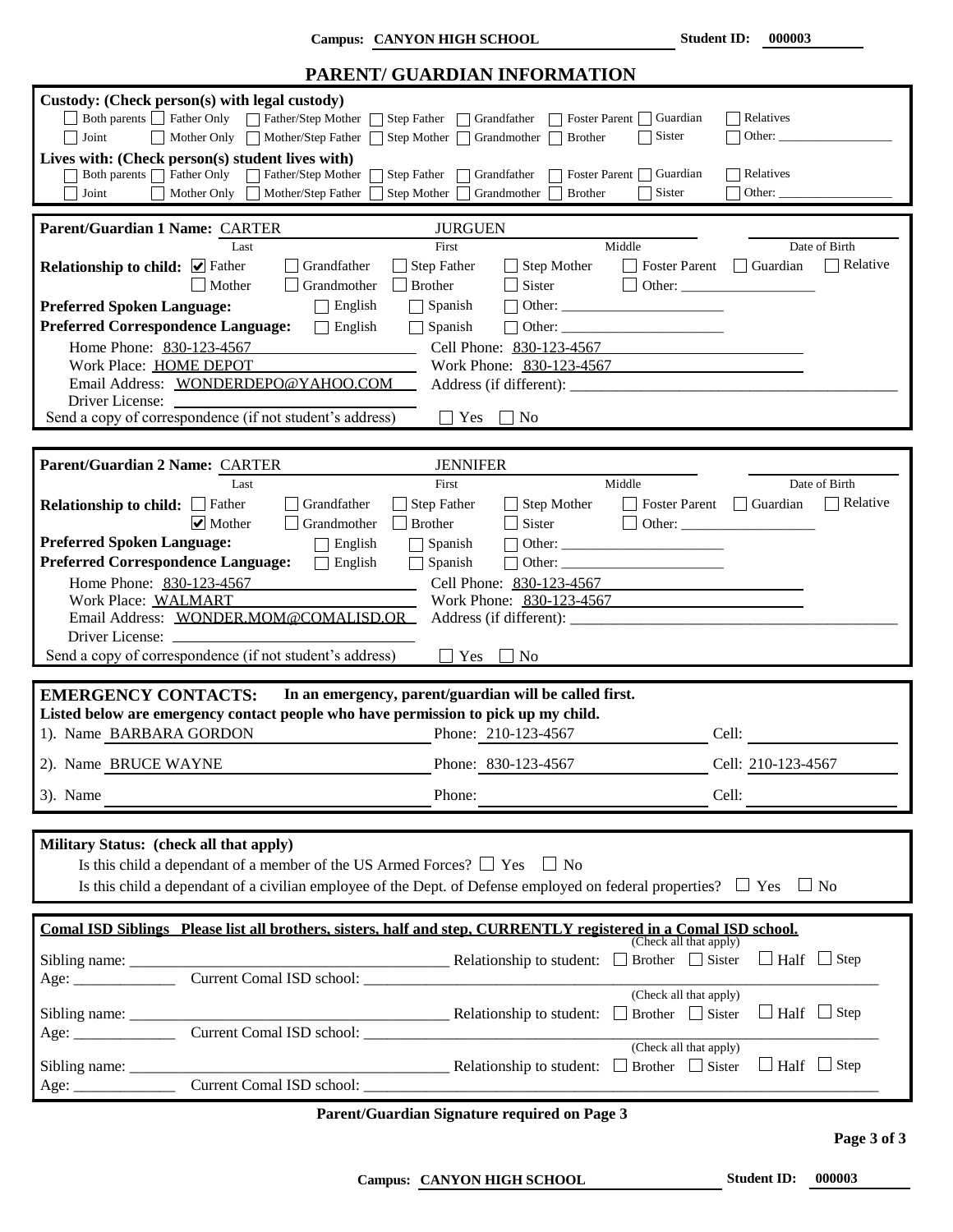### **DISCLAIMER AND SIGNATURE**

**By Subsection (f) Section 25.002, Education code, is amended and read as follows:**

"For a child to be enrolled in a public school, the child must be enrolled by the child's parent or by the child's guardian or other person with legal control of the child under court order." A school district shall record the name, address, and date of birth of the person enrolling a child. (PEA)

Name of Person Enrolling Child: \_\_\_\_\_\_\_\_\_\_\_\_\_\_\_\_\_\_\_\_\_\_\_\_\_\_\_\_\_\_\_\_\_\_\_\_\_\_

Date of Birth of Person Enrolling Child: \_\_\_\_\_\_\_\_\_\_\_\_\_\_\_\_\_\_\_\_\_\_\_\_\_\_\_\_\_\_\_\_

Address of Person Enrolling Child: \_\_\_\_\_\_\_\_\_\_\_\_\_\_\_\_\_\_\_\_\_\_\_\_\_\_\_\_\_\_\_\_\_\_\_\_

By signing below, I attest the information provided on all pages of this form is accurate and complete. Presenting a false record or falsifying records is an offense under Section 37.10 Penal code, and enrollment of the child under false documents subjects the person to liability for tuition or other costs. TEC Sec. 25.002. (3)(4)

Date: 8/3/2015 9:41:36 AM Signature: www123

*COMAL ISD IS AN EQUAL OPPORTUNITY EMPLOYER AND DOES NOT DISCRIMINATE ON THE BASIS OF RACE, RELIGION, AGE, SEX, NATIONAL ORIGIN, OR DISABILITY.*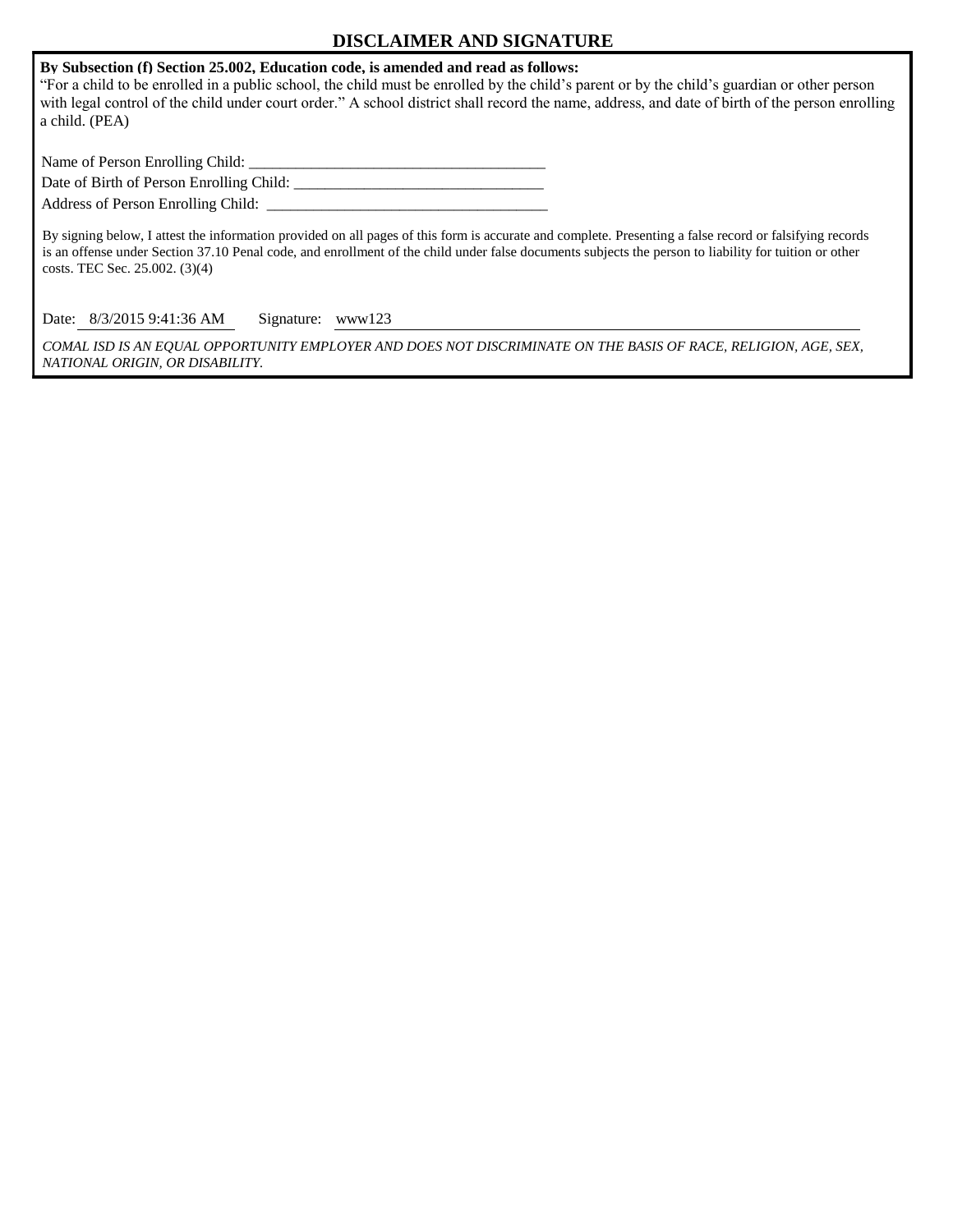

### **Forma de inscripción estudiantil del distrito escolar de Comal 2015-2016**

| <b>Escuela CANYON HIGH SCHOOL</b>                                                                                        |                                                | Numero de identificación escolar: 000003 |                  |  |
|--------------------------------------------------------------------------------------------------------------------------|------------------------------------------------|------------------------------------------|------------------|--|
| Para el uso de la oficina solamente                                                                                      |                                                |                                          |                  |  |
| Homeless Form Sent                                                                                                       | Immigrant Form Sent   Military Status          | Advisory:                                |                  |  |
| Date Enrolled:                                                                                                           | In School Boundary Verified by:                |                                          | Next Yr. Grade:  |  |
| Date Received:                                                                                                           | In District Transfer Verified by:              |                                          | AM PM<br>Bus $#$ |  |
| Previous Campus:                                                                                                         | □ Out of District Transfer Verified by: ______ |                                          | AM PM<br>Bus $#$ |  |
| *These situations do not require proof of residency, immunizations, or TB testing, school records or legal guardianship. |                                                |                                          |                  |  |
|                                                                                                                          |                                                |                                          |                  |  |

**Esta forma de inscripción es un documento legal. La información que usted proporciona debe ser correcta y completa. La información personal pedida es solamente para la seguridad y el bienestar de su niño. Por favor, escriba en letra de molde claramente para tener información precisa. Gracias de ante mano por su INFORMACION DEL ESTUDIANTE**

| Nombre del estudiante: CARTER                                                                                                                                                                                                                                                                       | <b>LYNDA</b>                        |                                                                      | WONDER   |               |  |
|-----------------------------------------------------------------------------------------------------------------------------------------------------------------------------------------------------------------------------------------------------------------------------------------------------|-------------------------------------|----------------------------------------------------------------------|----------|---------------|--|
| Apellido                                                                                                                                                                                                                                                                                            | Primer                              |                                                                      | Segundo  |               |  |
| Domicilio postal: 1327 WONDER LN                                                                                                                                                                                                                                                                    |                                     | NEW BRAUNFELS                                                        | TX       | 78130         |  |
| Numero y calle                                                                                                                                                                                                                                                                                      | Apt. #                              | Ciudad                                                               | Estado   | Código Postal |  |
| Domicilio actual: 1327 WONDER LN                                                                                                                                                                                                                                                                    |                                     | NEW BRAUNFELS                                                        |          | 78130         |  |
| Numero y calle                                                                                                                                                                                                                                                                                      | Apt. #                              | Ciudad                                                               | Estado   | Código Postal |  |
| *Teléfono de casa: 830-123-4567<br><b>Celular:</b>                                                                                                                                                                                                                                                  |                                     | Trabajo:                                                             |          |               |  |
| * (Este número es utilizado para enviar noticias e información automatizada de emergencia.)                                                                                                                                                                                                         |                                     |                                                                      |          |               |  |
|                                                                                                                                                                                                                                                                                                     | <b>INFORMACIÓN</b> para el REGISTRO |                                                                      |          |               |  |
| <b>Tipo de vivienda:</b> $\Box$ Casa $\Box$ Apartamento $\Box$ Casa Móvil $\Box$ Sin Casa* $\Box$ Casa temporal* $\Box$ Motel/Hotel*                                                                                                                                                                |                                     |                                                                      |          |               |  |
| $\Box$ Casa de grupo* (*mire la nota anterior)                                                                                                                                                                                                                                                      |                                     |                                                                      |          |               |  |
| Prueba de residencia (Favor de marcar las dos pruebas de residencia que va a proveer al distrito)                                                                                                                                                                                                   |                                     |                                                                      |          |               |  |
| $\Box$ Hipoteca $\Box$ Recibo de luz, agua, y/o teléfono $\Box$ Otra:<br>$\Box$ Renta                                                                                                                                                                                                               |                                     |                                                                      |          |               |  |
|                                                                                                                                                                                                                                                                                                     |                                     |                                                                      |          |               |  |
| Sexo $\Box$ Masculino $\Box$ Femenino GRADO:<br>Ciudadano de EEUU? $\square$ Sí $\square$ N<br><b>Numero social: 000-00-0000</b><br>09                                                                                                                                                              |                                     |                                                                      |          |               |  |
|                                                                                                                                                                                                                                                                                                     |                                     |                                                                      |          |               |  |
| Donde nació el niño: SAN MARCOS<br>Fecha de nacimiento: 03/23/2001                                                                                                                                                                                                                                  |                                     | ТX                                                                   |          |               |  |
|                                                                                                                                                                                                                                                                                                     |                                     |                                                                      |          |               |  |
| <b>Información etnica/racial:</b> La sección 71 FR 44866 del Registro Federal de Estados Unidos requiere que todos los distritos escolares recojan<br>estos datos. Si las siguientes preguntas se dejan en blanco el personal escolar está obligado a contestar las siguientes preguntas por usted. |                                     |                                                                      |          |               |  |
|                                                                                                                                                                                                                                                                                                     |                                     |                                                                      |          |               |  |
| Grupo etnica: ¿Es esta persona hispano o Latino? $\Box$ Hispanic/Latino $\Box$ No es Hispano/Latino<br>Raza: ¿Cual es la raza de esta persona? (Marque una o mas) Indio norteamericano o nativo de Alaska I Asiátic I Negro o Africano Americano                                                    |                                     |                                                                      |          |               |  |
| Nativo de Hawái / Otras Islas del Pacífico $ \mathbf{\check{v}} $ Blanco                                                                                                                                                                                                                            |                                     |                                                                      |          |               |  |
|                                                                                                                                                                                                                                                                                                     |                                     |                                                                      |          |               |  |
| (Complete lo siguiente SÓLAMENTE si usted es nuevo al distrito de Comal                                                                                                                                                                                                                             |                                     |                                                                      |          |               |  |
| Distrito anterior:                                                                                                                                                                                                                                                                                  |                                     | <b>Escuela anterior:</b>                                             | Teléfono |               |  |
| Información del distrito anterior (favor de marcar toda los que apliquen)                                                                                                                                                                                                                           |                                     |                                                                      |          |               |  |
| Ha sido el estudiante:                                                                                                                                                                                                                                                                              |                                     | Ha sido el estudiante:                                               |          |               |  |
| expulsado o suspendido al salir de la ultima escuela?                                                                                                                                                                                                                                               |                                     | anteriormente recibiendo servicios de Educacion Especial?            |          |               |  |
| matriculado en un Programa de Educación Alternativa?                                                                                                                                                                                                                                                |                                     | anteriormente recibiendo servicios de Seccion 504?                   |          |               |  |
| previamente identificado como dotado y talentoso?                                                                                                                                                                                                                                                   |                                     | anteriormente recibiendo servicios de programa de dislexia?          |          |               |  |
| reprobado? En que ano?                                                                                                                                                                                                                                                                              |                                     | anteriormente recibiendo servicios de un programa bilingüe o de ESL? |          |               |  |
| previamente identificado como estudiante migrante?                                                                                                                                                                                                                                                  |                                     | anteriormente recibiendo servicios de Fonoaudiologia?                |          |               |  |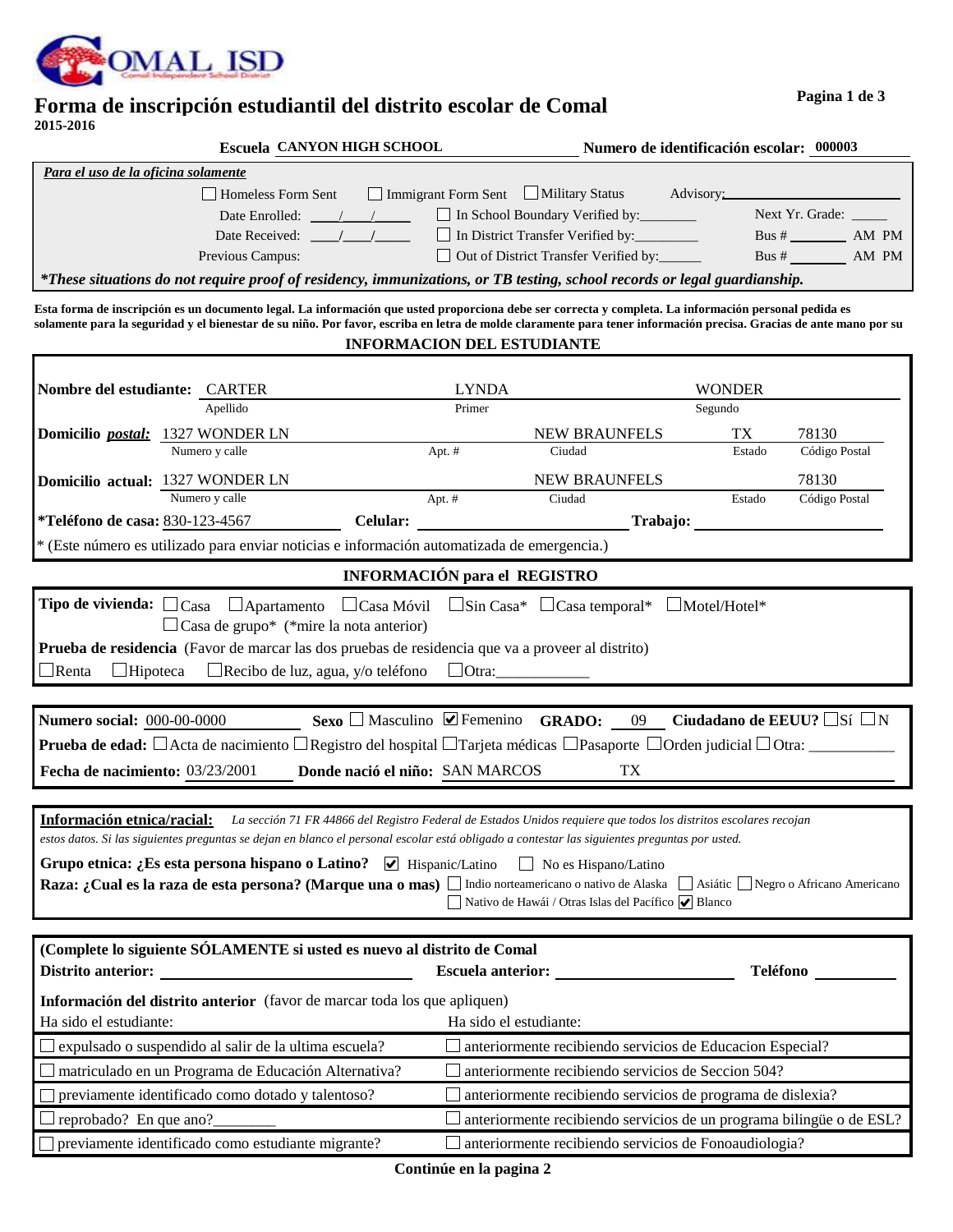**Campus: CANYON HIGH SCHOOL Student ID: 000003**

|                                                   | Pagina 2 de 3 |  |
|---------------------------------------------------|---------------|--|
| $C_{\text{total}} \sim 1$ $\text{ID}$ , $0.00002$ |               |  |

| <b>INFORMACIÓN DE LOS PADRES</b>                                                                                                                                                                                                                                                                 |                                                                            |
|--------------------------------------------------------------------------------------------------------------------------------------------------------------------------------------------------------------------------------------------------------------------------------------------------|----------------------------------------------------------------------------|
| Custodia: (Marque las personas con custodia legal)<br>Ambos padres<br>Padre solamente<br>Familia de acogida<br>Padre/madrastra<br>Padrastro<br>$ $ Abuelo<br>Madre solamente<br>$\Box$ Abuela<br>Juntos<br>Madre/Padrastro<br>Madrastra<br>Hermano<br>El estudiante vive con:<br>Padre solamente | Parientes<br>Guardián<br>Otros: $\_\_$<br>Hermana<br>Parientes<br>Guardián |
| Ambos padres<br>Padre/madrastra<br>Padrastro<br>$\vert$ Abuelo<br>Familia de acogida<br>Abuela<br>Juntos<br>Madre solamente<br>Madre/Padrastro<br>Madrastra<br>Hermano                                                                                                                           | Hermana<br>Otros: $\_\_$                                                   |
|                                                                                                                                                                                                                                                                                                  |                                                                            |
| Padres: CARTER<br><b>JURGUEN</b>                                                                                                                                                                                                                                                                 |                                                                            |
| Apellido<br>Primer<br>Segundo                                                                                                                                                                                                                                                                    | Fecha de nacimiento                                                        |
| $ \mathbf{v} $ Padre<br>Abuelo<br>Padrastro<br>  Madrastra<br>Familia de acogida<br>Relación al niño:<br>Madre<br>Abuela<br>$\Box$ Hermana<br>Hermano                                                                                                                                            | Parientes<br>Guardián                                                      |
| $\Box$ Inglés<br>$\Box$ Español<br>$\Box$ Otro:<br>Idioma de preferencia:                                                                                                                                                                                                                        |                                                                            |
| Idioma preferida de correspondencia:<br>$\Box$ Inglés<br>$\Box$ Español<br>$\boxed{\fbox{Otro:}\qquad \qquad }\qquad \qquad ~~\qquad \qquad \Box$                                                                                                                                                |                                                                            |
| Teléfono de casa: 830-123-4567<br>Celular: 830-123-4567                                                                                                                                                                                                                                          |                                                                            |
| Trabajo: HOME DEPOT<br>Teléfono del trabajo: 830-123-4567                                                                                                                                                                                                                                        |                                                                            |
| Licencia para manejar:                                                                                                                                                                                                                                                                           |                                                                            |
| Envíe una copia de correspondencia (si no es el domicilo del<br>$\Box$ Sí<br>$\vert$   No                                                                                                                                                                                                        |                                                                            |
|                                                                                                                                                                                                                                                                                                  |                                                                            |
| Parent/Guardian 2 Name: CARTER<br><b>JENNIFER</b>                                                                                                                                                                                                                                                |                                                                            |
| Apellido<br>Primer<br>Segundo                                                                                                                                                                                                                                                                    | Fecha de nacimiento                                                        |
| Padre<br>Abuelo<br>Padrastro<br>Madrastra<br>Relación al niño:                                                                                                                                                                                                                                   | Parientes<br>$\Box$ Familia de acogida $\Box$ Guardián                     |
| $\vee$ Madre<br>Abuela<br>$\Box$<br>$\Box$ Hermana<br>Hermano                                                                                                                                                                                                                                    |                                                                            |
| Idioma de preferencia:<br>$\Box$ Inglés<br>Español<br>$\vert \ \ \vert$                                                                                                                                                                                                                          |                                                                            |
| Idioma preferida de correspondencia:<br>$\Box$ Inglés<br>$\Box$ Español<br>$\Box$ Otro:                                                                                                                                                                                                          |                                                                            |
| Teléfono de casa: 830-123-4567<br>Celular: 830-123-4567                                                                                                                                                                                                                                          |                                                                            |
| Teléfono del trabajo: 830-123-4567<br>Trabajo: WALMART                                                                                                                                                                                                                                           |                                                                            |
| Correo electrónico: WONDER.MOM@COMALISD.OR Domicilio (si es diferente) _____________________________                                                                                                                                                                                             |                                                                            |
| Licencia para manejar:                                                                                                                                                                                                                                                                           |                                                                            |
| Envíe una copia de correspondencia (si no es el domicilo del estudi $\square$ Sí<br>$\Box$ No                                                                                                                                                                                                    |                                                                            |
| CONTACTOS DE EMERGENCIA: En caso de emergencia, los padres serán llamados primero                                                                                                                                                                                                                |                                                                            |
| A continuación se enumeran las personas de contacto de emergencia que tienen permiso para recoger a mi hijo.                                                                                                                                                                                     |                                                                            |
| 1). Nombre BARBARA GORDON<br>Teléfono: 210-123-4567                                                                                                                                                                                                                                              | Celular                                                                    |
| 2). Nombre BRUCE WAYNE<br>Teléfono: 830-123-4567                                                                                                                                                                                                                                                 | Celular 210-123-4567                                                       |
| 3). Nombre<br>Teléfono:                                                                                                                                                                                                                                                                          | Celular                                                                    |
|                                                                                                                                                                                                                                                                                                  |                                                                            |
| Situación Militar: (marque todas las que apliquen)<br>¿Este niño esta a cargo de un miembro de las Fuerzas Armadas de EE.UU.? $\Box$ Sí $\Box$ No<br>¿Este niño esta a cargo de un empleado civil del Departamento de Defensa empleado en las propiedades federales? $\Box$ Sí $\Box$ No         |                                                                            |
| Hermanos en el distrito de Comal Favor de enumerar a todos los hermanos, medio-hermanos, y hermanastros registrados                                                                                                                                                                              |                                                                            |
| <b>ACTUALMENTE en una escuela del distrito de Comal.</b>                                                                                                                                                                                                                                         |                                                                            |
|                                                                                                                                                                                                                                                                                                  | hermanastro (Marque todos los que apliquen)                                |
|                                                                                                                                                                                                                                                                                                  |                                                                            |
|                                                                                                                                                                                                                                                                                                  |                                                                            |
|                                                                                                                                                                                                                                                                                                  | hermanastro (Marque todos los que apliquen)                                |
|                                                                                                                                                                                                                                                                                                  |                                                                            |
|                                                                                                                                                                                                                                                                                                  |                                                                            |
|                                                                                                                                                                                                                                                                                                  |                                                                            |
| Edad:                                                                                                                                                                                                                                                                                            | $\Box$ hermanastro (Marque todos los que apliquen)                         |
|                                                                                                                                                                                                                                                                                                  |                                                                            |

**Firma del los padres requerida en la pagina 3**